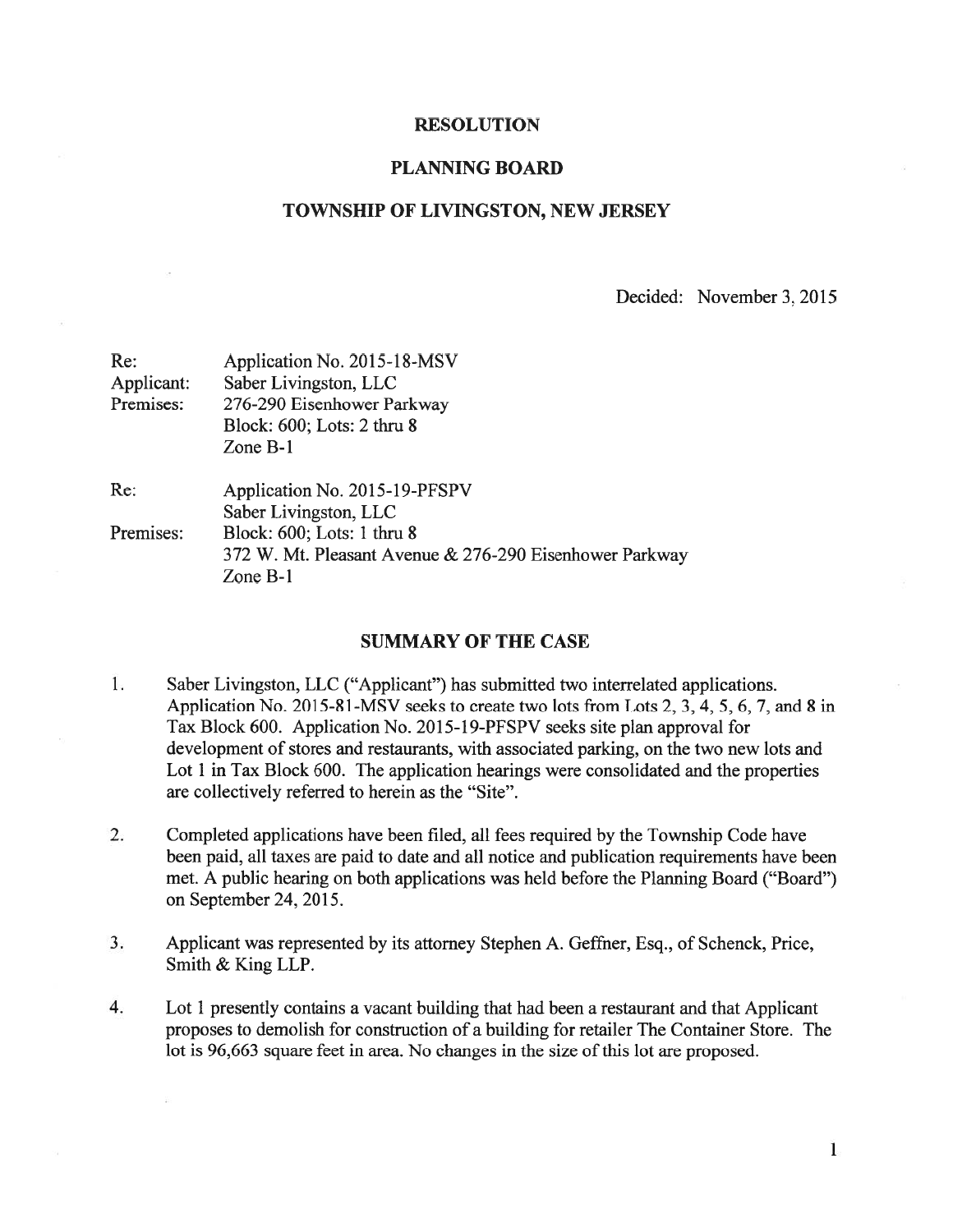5. Lots 2 thru 8 each contain <sup>a</sup> non-conforming single-family residence that is proposed to be demolished. The areas of those lots are:

| Lot 2   | 24,281 square feet |
|---------|--------------------|
| Lot $3$ | 23,006 square feet |
| Lot 4   | 19,002 square feet |
| Lot 5   | 10,024 square feet |
| Lot $6$ | 10,006 square feet |
| Lot 7   | 9,988 square feet  |
| Lot 8   | 9,969 square feet. |

There are no required minimum lot sizes in the B-i Business District.

- 6. The proposed subdivision would combine 3,298 square feet of Lot 5 with the areas of Lots 2, 3 and 4 to create <sup>a</sup> new lot of 69,587 square feet shown on the Subdivision Plat and the Site Plan as Lot 2, but hereinafter designated "Lot 2.01". The remaining 6,726 square feet of Lot 5 would be combined with the areas of Lots 6, 7 and 8 to create <sup>a</sup> lot of 36,689 square feet shown on the Plat and Plan as Lot 3, but hereinafter designated "Lot  $3.01$ ".
- 7. Lot I presently fronts on both W. Mt. Pleasant Avenue and Eisenhower Parkway at the Livingston Traffic Circle and would continue unchanged. Lots 2.01 and 3.01 would front only on Eisenhower Parkway.
- 8. Lot 2.Olwould contain <sup>a</sup> building of approximately 13,000 gross square feet with retail and restaurant uses. Aggregate restaurant seating capacity in the building is projected as not exceeding 160 persons.
- 9. Lot 3.01 would contain <sup>a</sup> building of approximately 3,500 gross square feet with two tenancies: <sup>a</sup> restaurant having <sup>a</sup> maximum seating capacity of 40 persons with <sup>a</sup> drive-up take-out facility and <sup>a</sup> single additional retail use.
- 10. The three lots would be operated as <sup>a</sup> common shopping location with common means of ingress and egress for shared parking.
- 11. Variances and design waivers described below were requested.
- 12. Testifying on behalf of the Applicant:

Michael Klinger, Managing Member of Saber Livingston, LLC Michael Lanzafama, PP, PE & Land Surveyor Peter Fitzgibbon, The Container Store Sr. Director of Real Estate Development Scott Kanaga, Architect Matthew Jarmel, Architect Harold K. Maltz, Traffic Engineer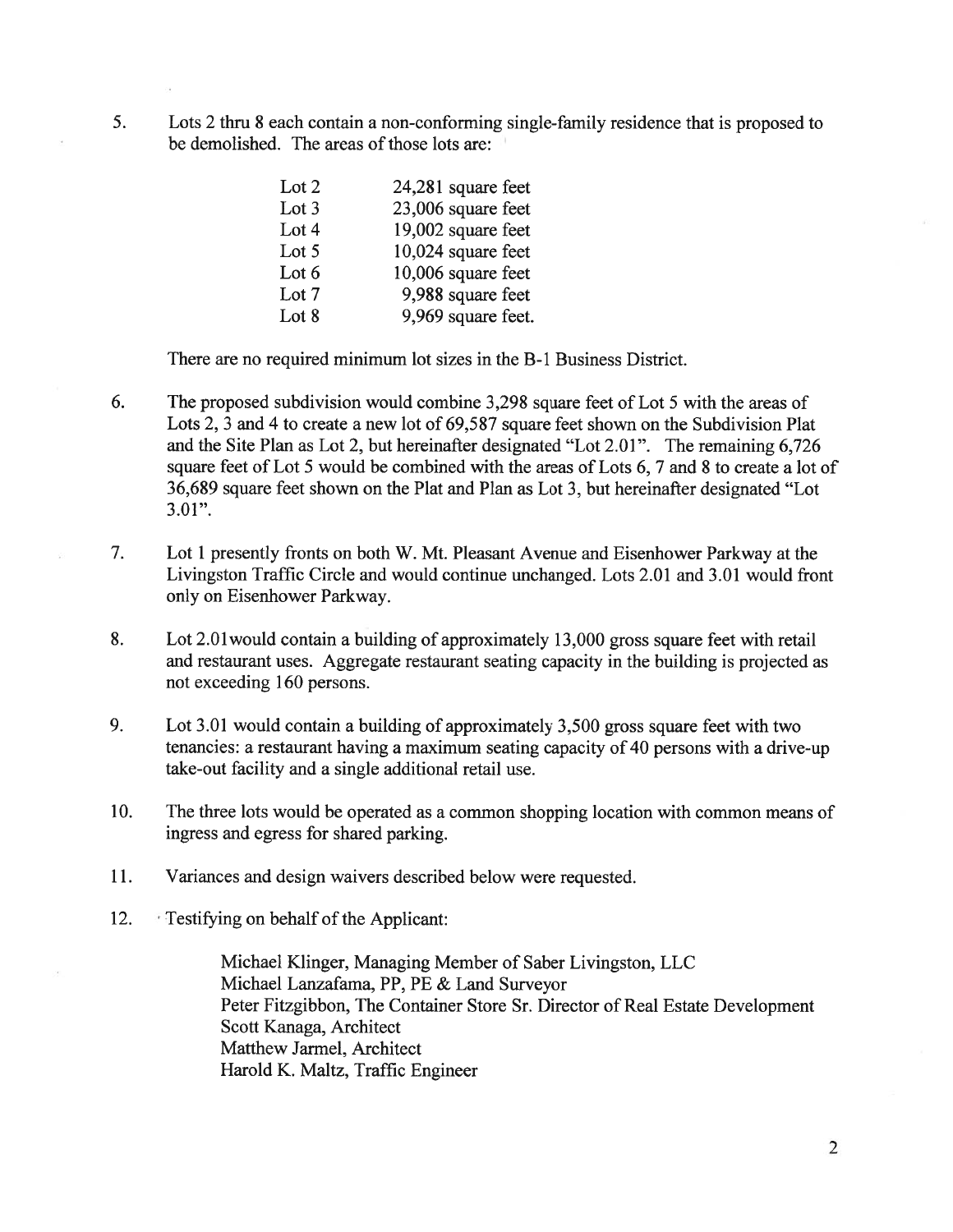13. No members of the public appeared in suppor<sup>t</sup> of or in opposition to the applications.

## FINDINGS OF FACT

- 1. The Applicant requests subdivisions that would involve the merger of the current Lots 2 through 8 into two lots in order to facilitate the development of the Site on which, together with the existing Lot 1, there will be three individual and separate retail buildings constructed on three lots. The three lots would all be compliant, as to size and frontage, with Township Code regulations for the B-i Business District. The three lots would share common means of vehicle and pedestrian ingress and egress, and the entire Site would be operated as an integrated single development with shared parking and shared access and egress.
- 2. The Applicant will remove and demolish an existing closed and unused restaurant facility on Lot 1 that has visibility from both West Mt. Pleasant Avenue and Eisenhower Parkway. It would be replaced by <sup>a</sup> new retail structure designed specifically for the use of the proposed tenant, The Container Store. Of the 24,581 gross square feet of the building, portions will be used for offices and storage and other non-customer functions. To facilitate customer movement between the store and their parked vehicles, the primary orientation, façade and entrance of the building will be toward the parking lot, rather than toward West Mt. Pleasant Avenue or Eisenhower Parkway. The restrooms, offices, breakrooms, mechanical rooms, storage areas and other non-retail areas will be toward those streets. Deliveries would be solely between 5:00 A.M. and 7:00 A.M. Applicant requests a waiver from the Township Code Section 170-73.B.(14) design standard that the building shall have its primary orientation, facade and entrance toward and accessible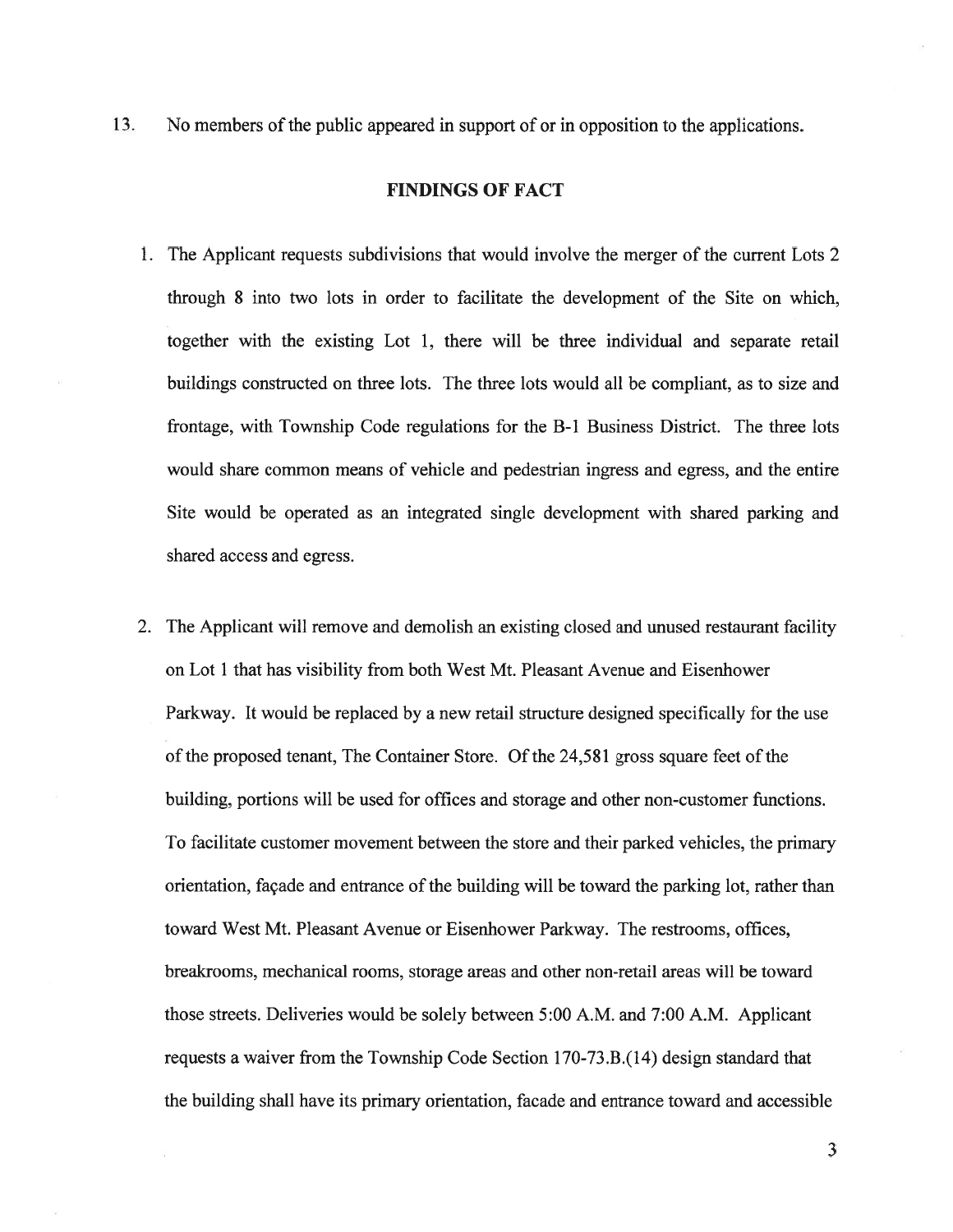from the street right-of-way; and that all ground floor occupancies have their primary pedestrian access from the public street. Due to the grading of the property, and that there will be no customer entrance facing West Mt. Pleasant Avenue, <sup>a</sup> sidewalk to the building from the street is not feasible or necessary. A sidewalk will be provided by the Applicant on West Mt. Pleasant Avenue to connect to <sup>a</sup> sidewalk to be provided by it on Eisenhower Parkway, where the primary pedestrian access to all three lots will be located. Unless objected to by Essex County, Applicant will extend the new Eisenhower Parkway sidewalk beyond the Site to the Beaufort Avenue intersection. All interior pedestrian walkways will be striped. Witness Lanzafama testified that the intent and purpose of the design standards are satisfied by the benefits to customer convenience and safety of the proposals and justified grant of the waiver.

3. The Applicant proposes to provide <sup>a</sup> total of 193 parking spaces:

A: 97 on Lot 1

B: 73onLot 2.01

C: 23onLot3.01.

The projected uses, including up to an aggregate of 200 restaurant seats, plus up to 30 outdoor seasonal seats, require 213 spaces under the Township Code Section 170- 94.E.(l). A variance of 20 spaces was requested. Witness Lanzafama testified that there were two justifications for the variance. The first was that more recent studies by the Urban Land Institute with regard to large shopping centers is that parking requirements would be as low as 4 spaces per 1,000 gross square feet, whereas the Livingston Code requires 5 spaces per 1,000 square feet; and that under the more liberal standard only 185 spaces would be required. Additionally, 10 of the required parking spaces are generated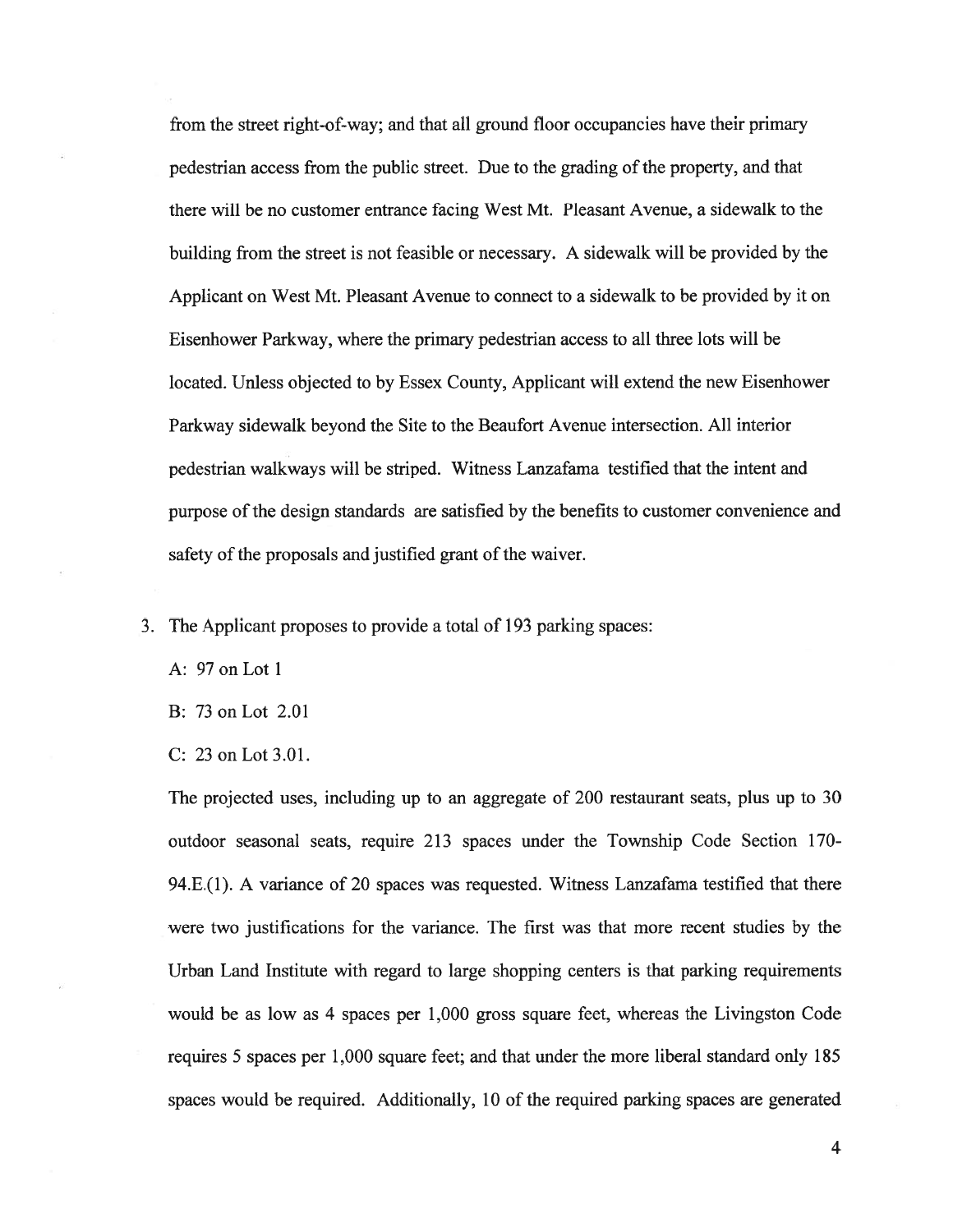by proposed aggregate outdoor seating that would be seasonal. The 20 spaces would not be required during the majority of the year. There would be 10 such seats in front of the Starbucks on Lot 3.01, and not more than 20 such seats on Lot 2.01 on <sup>a</sup> sidewalk not less than 12 feet wide, and protected by bollards, on the right side of the building. He pointed out that if Lots 2.01 and 3.01 fronted on West Mt. Pleasant Avenue rather than Eisenhower Parkway, the seasonal outdoor seating would be exempted from any parking requirement by Township Code Section 179-92.1.C.(5). He was of opinion that pedestrian access from both the street and the adjacent office building would provide some reduction in the number of customers using vehicles to access te Site. He was also of opinion that the more recent and generally accepted parking requirements proposed by the Urban Land Institute indicate that the 20 space parking variance could be granted without substantial detriment to the public good and would not violate the purpose and intent of the Zone Plan and Zoning Ordinance, and would provide adequate parking for the patrons of the proposed Site. Parking on the three lots will be shared under <sup>a</sup> shared parking agreement. For all of these reasons Lanzafama was of opinion that the proposed parking be adequate for the development.

4. Township Code Section 170-94.F.(1) requires <sup>a</sup> loading area to be provided either to the side or rear of the building being served. Because the location of <sup>a</sup> drive-thru facility in the building on Lot 3.01 will preven<sup>t</sup> loading from either the sides or the back of the structure, the loading space is proposed to be placed in the northwesterly corner of the front yard. It would not be adjacent to or visible from any residences, would have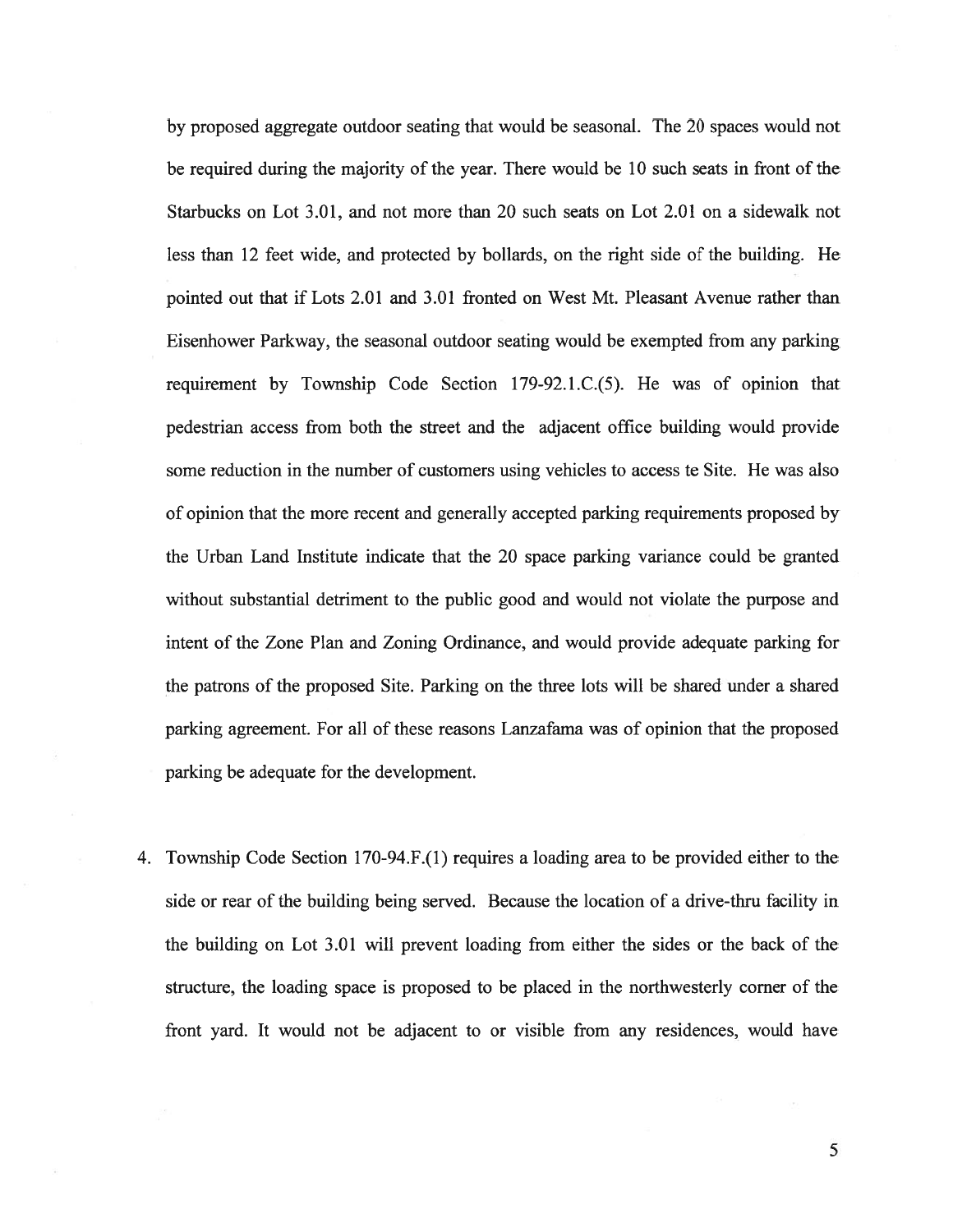evergreen screening, and would be not less than <sup>50</sup> feet from the Eisenhower Parkway right-of-way line. Deliveries would only be in non-pea<sup>k</sup> business hours.

- 5. Township Code Section 170-108.B.(23) prohibits off-street parking in the B-i District to be in the front yard. Such parking is propose<sup>d</sup> in the Eisenhower Parkway front yards of all three lots. In each case the parking would be not less than 50 feet from the right-ofway line and screened by evergreen plantings.
- 6. Applicant proposes three monument-type groun<sup>d</sup> signs that are not permitted in the B-i District and for which variances are requested. One would be in the West Mt. Pleasant Avenue front yard of Lot I, the other two would be on Eisenhower Parkway in Essex County's very wide right-of-way. They would be of the same design and dimensions as shown on the "Typical Monument Sign Elevation" attached to Jarmel Kizel Drawing SK-1 revises  $8/21/15$  entered into evidence as Exhibit A-10. They would have a stone veneer matching the veneer on the propose<sup>d</sup> buildings, would be two-faced, with <sup>9</sup> tenant panels on each face. Each monument would have an over-all height of <sup>7</sup> feet and length of <sup>12</sup> feet <sup>2</sup> inches. The signage area would be <sup>4</sup> feet 11.5 inches high and 9 feet <sup>2</sup> inches wide, and would have shielded ground lighting. Because Lot 1 is burdened by an easement that includes possible future vehicular access and egress for the office building in the adjacent PB-2 District, Applicant requested that the variance include permission to add to the sign at the Lot <sup>1</sup> driveway the name of the then primary office building tenant when the access/egress is implemented. Witness Lanzafama testified that because of the proximity of the Site to the complex traffic circle at which West Mt. Pleasant Avenue, Eisenhower Parkway and West Northfield Road meet, and the significant setback ofthe buildings on proposed Lots 2.Oland 3.01, the signs are needed to provide adequate information to motorists for traffic safety and adequate location identification both of the Site and the entry points. The variance would also be justified because the speed of the traffic on Eisenhower Parkway makes clear and adequate signage necessary to avoid unsafe maneuvers by drivers looking for the Site. The variance could be granted without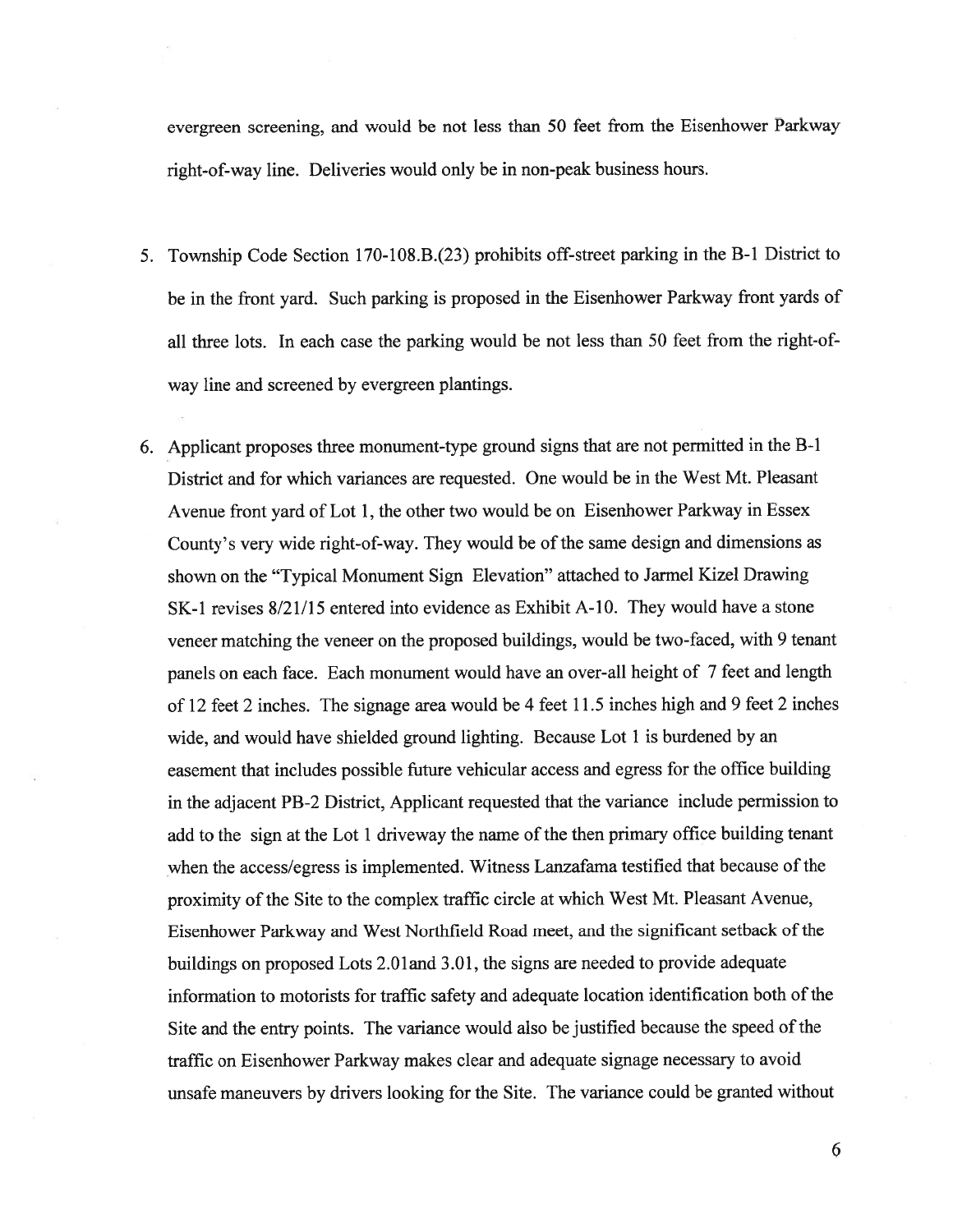substantial detriment to the Zone Plan or Zoning Ordinance, would not have <sup>a</sup> negative impact on the public good, and the benefits to the gained from the gran<sup>t</sup> of the variance would outweigh any detriment.

- 7. Witness Maltz testified that he was of opinion that an adjustment of two seconds in the traffic signal timing at the intersection of Eisenhower Parkway with Beaufort Avenue and Executive Way would facilitate return of vehicles from the Site to West Mt. Pleasant Avenue by reducing the delay of the Beaufort Avenue approach at the signal from Level E to Level D. The Board's traffic consultant John Jahr shared that opinion. The two second timing adjustment is already accommodated in the existing signal timing at this intersection so that no signal timing revision reques<sup>t</sup> to the County is required.
- 8. Township Code Section 170-92.F.(1)(a) requires storefront windows to provide interior visibility and/or merchandise display. The evidence of witness Kanaga as to the amounts of clear glass to be provided in the length of each of the four exterior walls of The Container Store within <sup>a</sup> band 3 to 8 feet above grade was that for the northerly elevation, the main entrance, 79.4%; for the westerly elevation toward Eisenhower Parkway, 71.5%; and for the southerly and easterly elevations no clear vision glass is provided or appropriate for reasons explained by him and witness Lanzafama. Kanaga also explained that the "spandrel glass" shown on the elevations is not highly reflective, but is the same vision glass used on the true windows with an opaque ceramic fit on the interior surface. Any necessary variances due to those reasons were requested. He also testified that the southerly façade would be improved by addition of architectural features such as bands of stone and the addition of some tall landscaping, and that the southeasterly corner and easterly façade would be improved by addition of stone wainscoting.
- 9. Witness Jarmel testified that the buildings on Lots 2.01 and 3.01 would be compliant with the Township Code bulk, signage and design requirements, that the requests in the Fire Chiefs memorandum will be met, and that all rooftop equipment will be screened by the building parapets.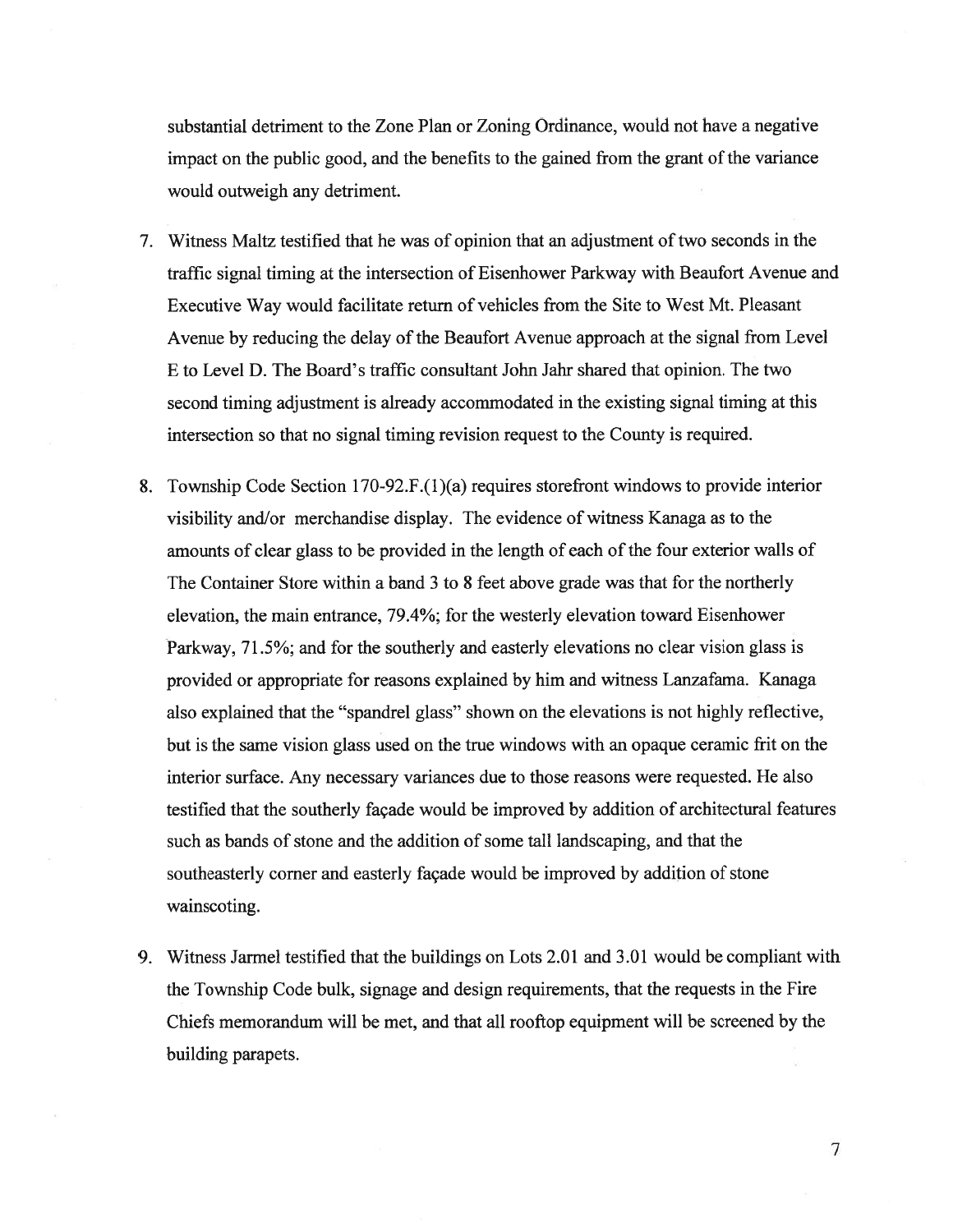## CONCLUSIONS OF THE BOARD

- 1. Application No. 2015-18-MSV for subdivision of Lots 2 through 8 in Tax Block 600 to create two lots is hereby approved without any variances being required and subject to terms and conditions contained in this Resolution as follows
	- A. 3,298 square feet of Lot 5 combined with the areas of Lots 2, 3 and 4 to create <sup>a</sup> new lot shown on the Subdivision Plat and the Site Plan as Lot 2, but to be permanently identified as "Lot 2.01", of 69,587 square feet.
	- B. The remaining 6,726 square feet of Lot 5 combined with the areas of Lots 6, 7 and 8 to create <sup>a</sup> lot shown on the Plat and Plan as Lot 3, but to be permanently identified as "Lot 3.01", of 36,689 square feet.
- 2. The Board grants the following variances in respec<sup>t</sup> of Application No.2015-19-PFSPV:
	- A. A variance of 20 parking spaces from the 213 space requirement under Township Code Section 170-94.E.(1). 10 spaces of the requested variance would bring the provided parking into consistency with the current recommendations of the Urban Land Institute without any significant detriment. The remaining 10 space requirement is generated by seasonal outdoor seating by the restaurants. In <sup>2005</sup> the Board propose<sup>d</sup> and the Township Council enacted Code Section 170-92.1 to encourage pedestrian friendly outdoor seasonal seating at restaurants on named streets in the B-i District by allowing approved seating of that type not to generate parking requirements. The properties now approved as Lots 2.01 and 3.01 were not in the B-1 District at the time of enactment of those provisions and are not on <sup>a</sup> named street. The Board finds the testimony as to use of the seasonal outdoor seating to be consistent with the rationale behind the parking exemption under Township Code Section 170-92.1 ad to be persuasive suppor<sup>t</sup> for granting the further 10 parking spaces variance.
		- B A variance from Township Code Section 170-108.B.(23) is granted in order to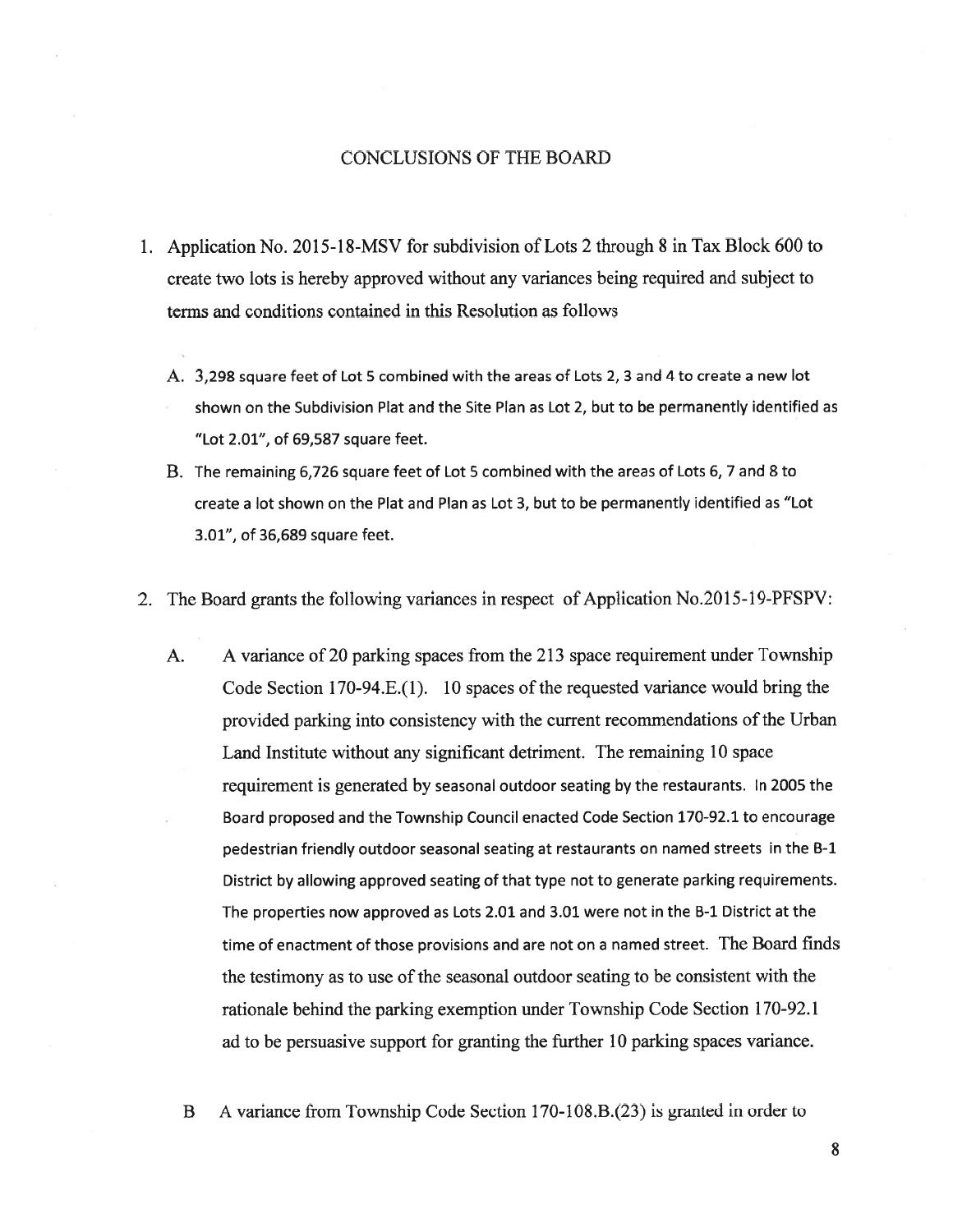permit off-street parking in the Eisenhower Parkway front yards of Lots 1, 2.01 and 3.01 not less than 50 feet from the right-of-way line and with evergreen screening.

- C, A variance from Township Code Section 170-94.F.1 to permit the loading area on Lot 3.01 to be in the northwesterly corner of the front yard is granted.
- D. A variance to permit each of the three monument-style ground signs is granted for the safety reasons presented on the record. The sign at the Eisenhower Parkway may include the name of the then primary tenant in the adjacent office building in the PB-2 District when the vehicular access/egress easement is activated.
	- E. In respec<sup>t</sup> of the westerly and southerly facades of The Container Store building the Applicant has requested <sup>a</sup> variance from the requirement of Township Code Section 170-92 that at the storefront a minimum of  $60\%$  of the horizontal length of the main level retail façade must be transparent glass between the heights of three feet and eight feet above grade. The variance is granted for the reasons set forth on the record.
- 3. The Board finds that the aforesaid variances can be granted pursuan<sup>t</sup> to N.J.S. 40:55D- $70(c)(2)$  because the benefits gained, including improved aesthetics and utilization of the Site and traffic safety enhancement, will outweigh any detriment and that relief can be granted without substantial detriment to the public good or substantial impairment to the zoning plan or ordinance.
- 4. In respec<sup>t</sup> of Application No. 2015-19-PFSPV, for the reasons stated on the record, the Board grants the following requested waiver of the Township Code Section 170- 73.B.(14) design requirement that The Container Store building have its primary orientation, façade and entrance toward and accessible from the street right-of-way and that all ground floor occupancies have their primary pedestrian access from the public street is granted. The Board finds that the building's primary orientation, façade and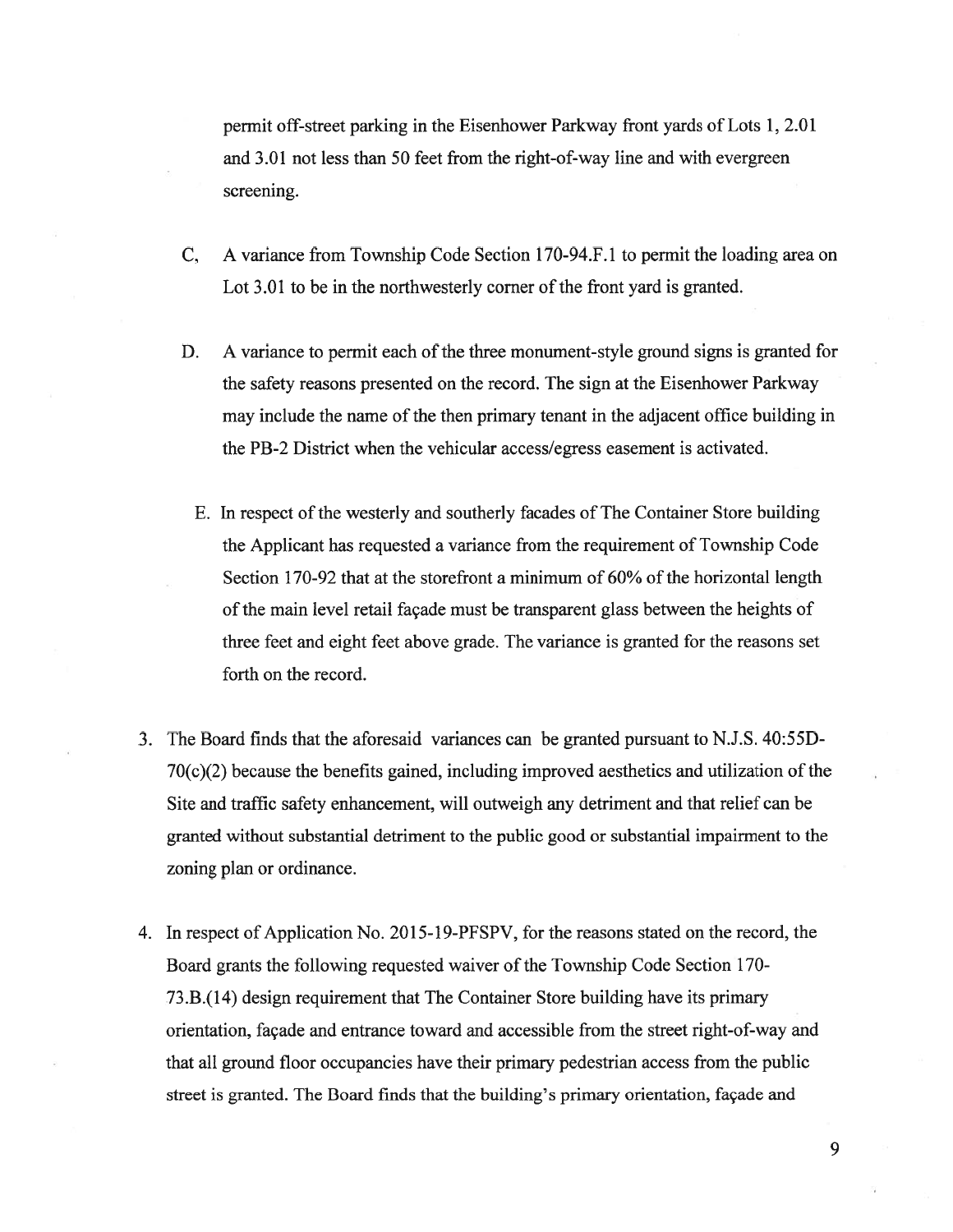entrance accessibility and the proposed pedestrian accessibility will not presen<sup>t</sup> any harm to public health, safety or welfare, that the design proposals are consistent with the physical character of the Site, that failure to grant a deviation from the design standard would deprive the Applicant of reasonable use if its land and is necessary for preservation and enjoyment of substantial rights of the Applicant. The Board further finds that grant of the deviation will not be detrimental to the public health, safety and welfare or injurious to property in the area where the Site is located.

- 5. Application No.2015-19-PFSPV for Preliminary and Final Site Plan approval with the variances and deviation granted herein is hereby approved subject to the terms and conditions contained in this Resolution.
- 6. Conditions agreed to by the Applicant:
	- a. Bollards shall be installed at all handicap parking spaces facing buildings.
	- b. One or two bicycle racks shall be installed at appropriate locations on the Site.
	- c. The sound system for the drive-thru facility on Lot 3.01 shall not produce sound at Site boundaries that exceeds 65 dB(A) during the period from 7:00 A.M. to 9:00 P.M. or 55dB(A) at all other times; or any more restrictive limits set by law or regulation.
	- d. The outdoor seasonal seating area on Lot 2.01 shall be protected by planters of sufficient design to offer protection from vehicles.
	- e. In the driveways and parking areas striped pedestrian crossings, crossing warning signs, stop bars and stop signs shall be added. Exit driveways to Eisenhower Parkway shall have prominent "No left turn" signs and one-way signs pointing north.
	- f. Seasonal outdoor seating shall be provided only at the locations shown on the approved Site Plan.
	- g. An agreemen<sup>t</sup> for shared vehicular access/egress and parking for all three lots shall be submitted to the Board Attorney for approval, and shall thereafter be recorded in the Essex County Register office.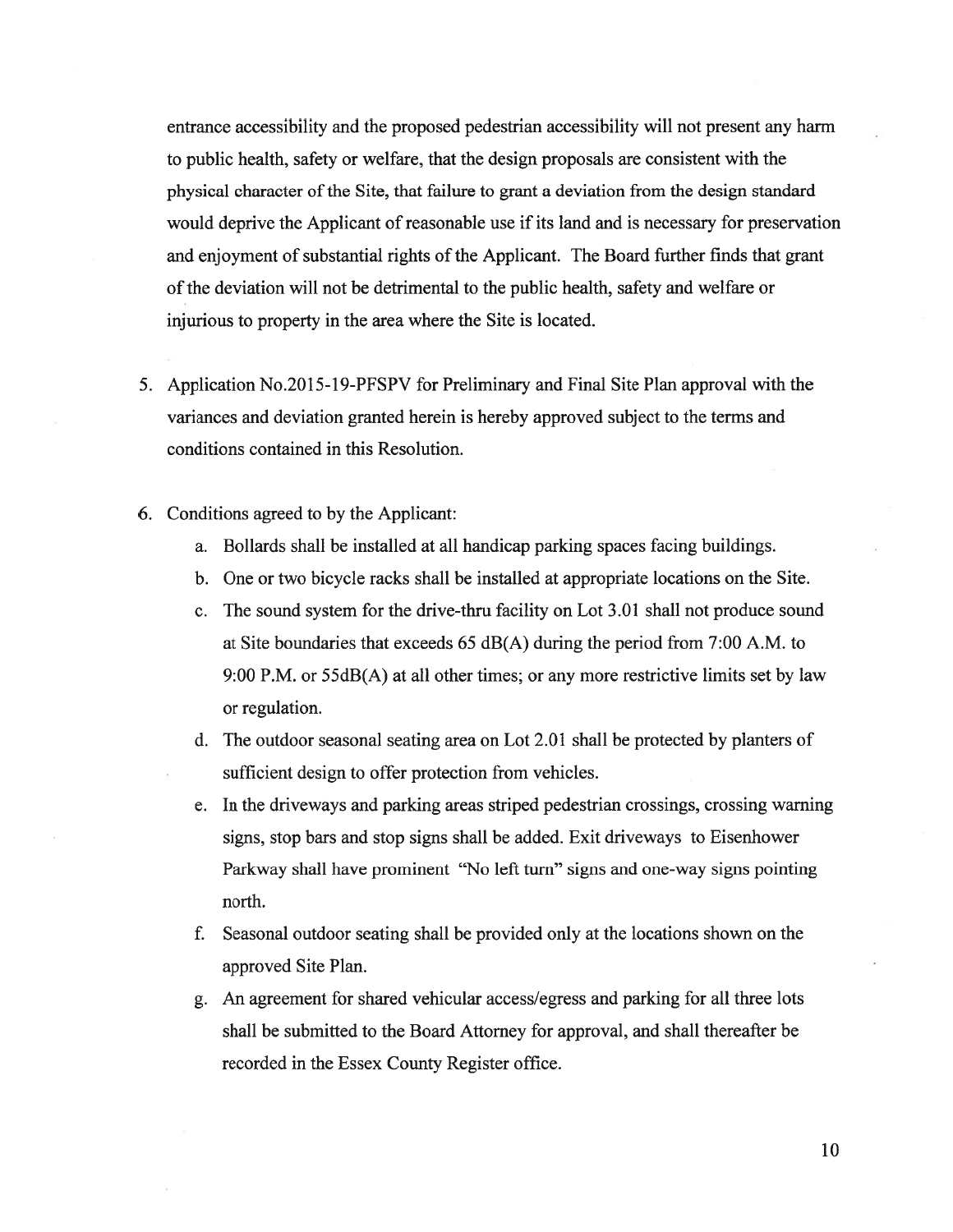- h. Deliveries to the building on Lot 1 shall be made or accepted at only from 5:00 A.M. to 7:00 A.M., and at buildings on Lots 2.01 and 3.01 only during non-peak business hours of the occupants.
- i. Applicant shall submit to the Township Engineer an NJDEP LOT and approval of the wetlands transition averaging.
- j. Applicant shall submit to the Township Engineer and the Township Planner written responses of Applicant's experts to issues raised in reports or memoranda of those officials and the Board's consultants.
- k. Applicant shall, unless prohibited by Essex County, extend the sidewalk to be installed along the Eisenhower Parkway right-of-way all the way to the Beaufort Avenue intersection.
- 1. The recycling Plan shall be revised to change the words "will" and "can" to "shall" in each instance.
- m. All underground fuel storage tanks shall be removed, soil remediation required by NJDEP regulations shall be accomplished, and such accomplishment shall be certified to the Township Engineer by Applicant's engineer.
- n. A Health and Safety Plan, including truck and construction equipment routing to and from the Site during demolition and construction, shall be submitted to, and have received the approval of, the Township Engineer.
- o. The southerly façade of The Container Store's building shall be improved by adding architectural features such as bands of stone and tall screening landscaping, and the southeasterly corner and easterly façade shall be improved by adding stone wainscoting.
- p. <sup>A</sup> Tree Removal Permit shall be obtained prior to issuance of any other permits.
- q. The full text of this Resolution shall be filed and recorded with the deeds for the Lots.
- r. All of the Board's Model Conditions of Approval attached hereto, other than Numbers 5.a and 5.b, are incorporated herein.
- s. (1) Conditions i, j, m, n, p and q shall be met before issuance of any permits other than for environmental remediation.
	- (2) Conditions g, <sup>k</sup> and <sup>1</sup> shall be met before issuance of the first CO.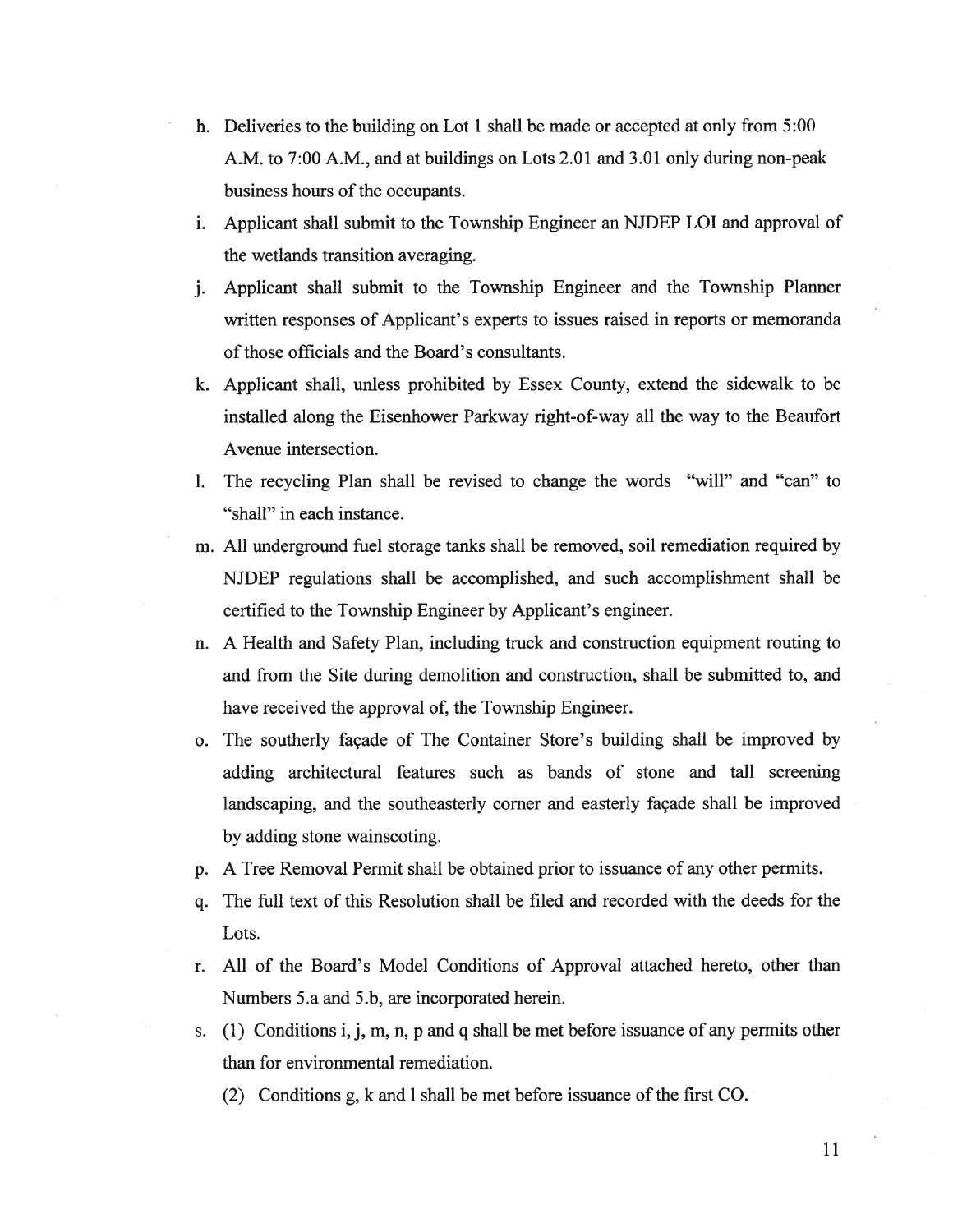(3) Condition d shall be met before issuance of the CO for the building on Lot 2.01.

(4) Conditions a and b shall met before issuance of the last CO for a building.

(5) Conditions c, e, f, h and Model Conditions Numbers 5.c, 5.d and 11 are continuing conditions..

NOW THEREFORE, for the reasons set forth herein and as stated on the record by the Members of the Planning Board of the Township of Livingston, and consistent with the proofs and testimony presented, it is resolved that the Board does hereby approve and gran<sup>t</sup> the Application for Minor Subdivision and the Application for Preliminary and Final Site Plan approval with variances and deviation waiver as set forth herein, subject to the terms and conditions set forth herein.

Jahre Chairmen

<sup>I</sup> hereby certify this to be <sup>a</sup> true and accurate copy of the Resolution adopted by the Planning Board of the Township of Livingston on November 3, 2015 by the affirmative votes of Members Anthony, Dinar, Kalishman, Kimmel, Meade, Ratner, Santola, and Alternate No. 2 Wishnew (in place and stead of Member Klein); they being all of the Members presen<sup>t</sup> and qualified to vote.

Dan 1

Jackie Coombs-Hollis, Secretary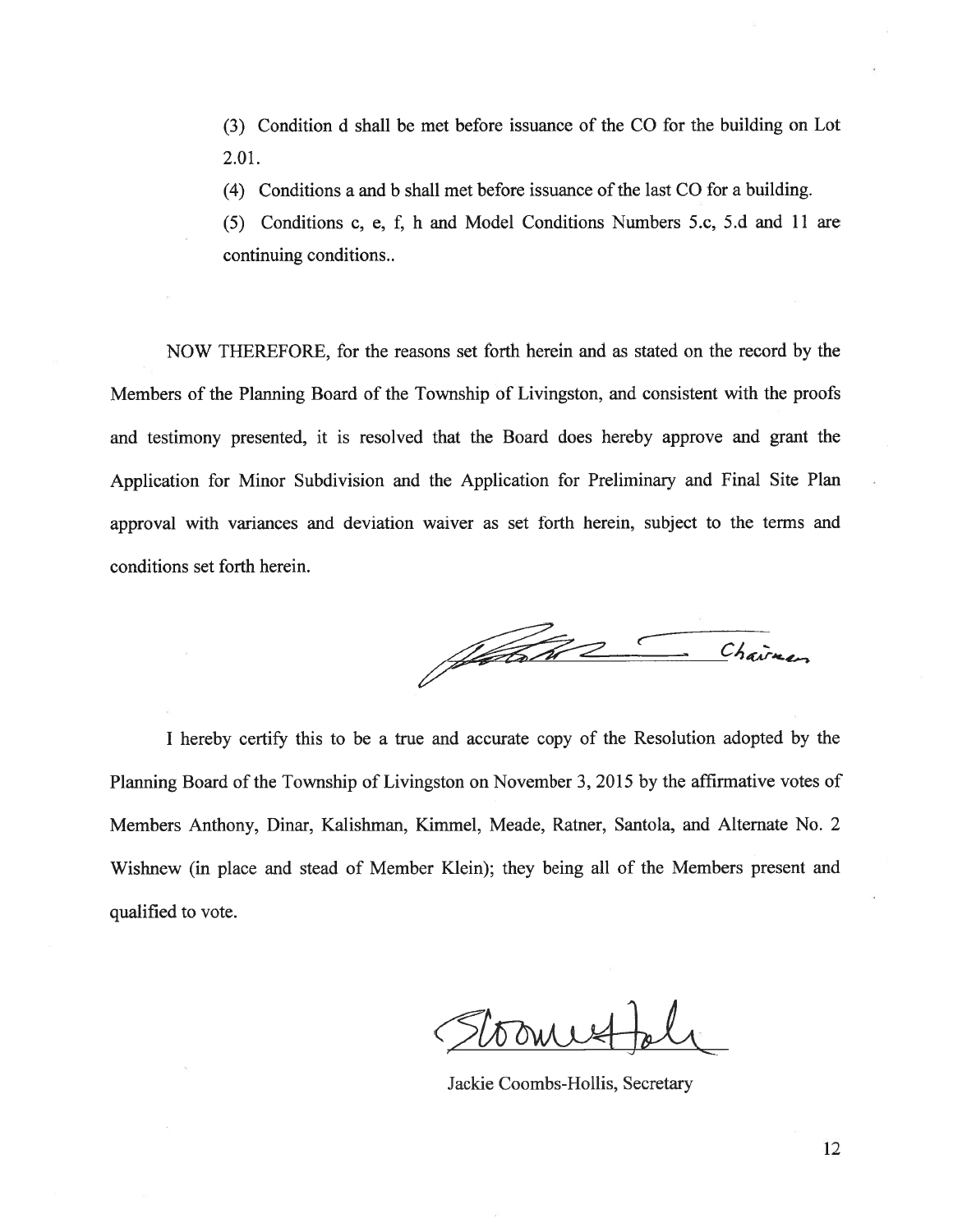## PLANNING BOARD, TOWNSHIP OF LIVINGSTON

Model Conditions of Approval (As Amended through February 12, 2013)

Every application turns on its own facts and is judged on its own merits. Listed below are models of conditions which may be considered "standard". A standard can be tailored to specific circumstances, and may not always apply. Other or additional conditions may be tailored for any application.

## 1. Architecture

- a. Rooftop ancillary structures and equipment (other than alternative small energy systems and communications equipment) shall be screened by material compatible with the exterior finish of the building and matching the exterior color of the building as closely as possible.
- b. Enclosures of trash bins, recycling bins or dumpsters shall be of the same type of materials and the same color as the exterior finish of the building.

### 2. Blasting

In the event that blasting be necessary on the Site, the following conditions shall apply in addition to all requirements of federal law or regulations:

- a. All blasting operations shall be performed in strict compliance with N.J.S.A.  $21:1A-128$  et seq. and N.J.A.C. 12:190-1.1 et seq., or superseding requirements.
- b. A pre-blast inspection of all structures on all properties adjacent to the Site or within 200 feet of the intended blasting location (whichever is the greater distance) shall be conducted at Applicant's expense. It shall be conducted no more than 60, nor less than 30, days before blasting commences. A written repor<sup>t</sup> of the inspection results shall be provided to the owner of each structure inspected within 10 days after completion of the inspection.
- c. Blasting shall occur only between 10:00 a.m. and 3:00 p.m. on Monday through Friday. Blasting during other hours may be permitted, temporarily, by the Township Engineer upon his finding that <sup>a</sup> condition constituting an emergency exists and necessitates such permission.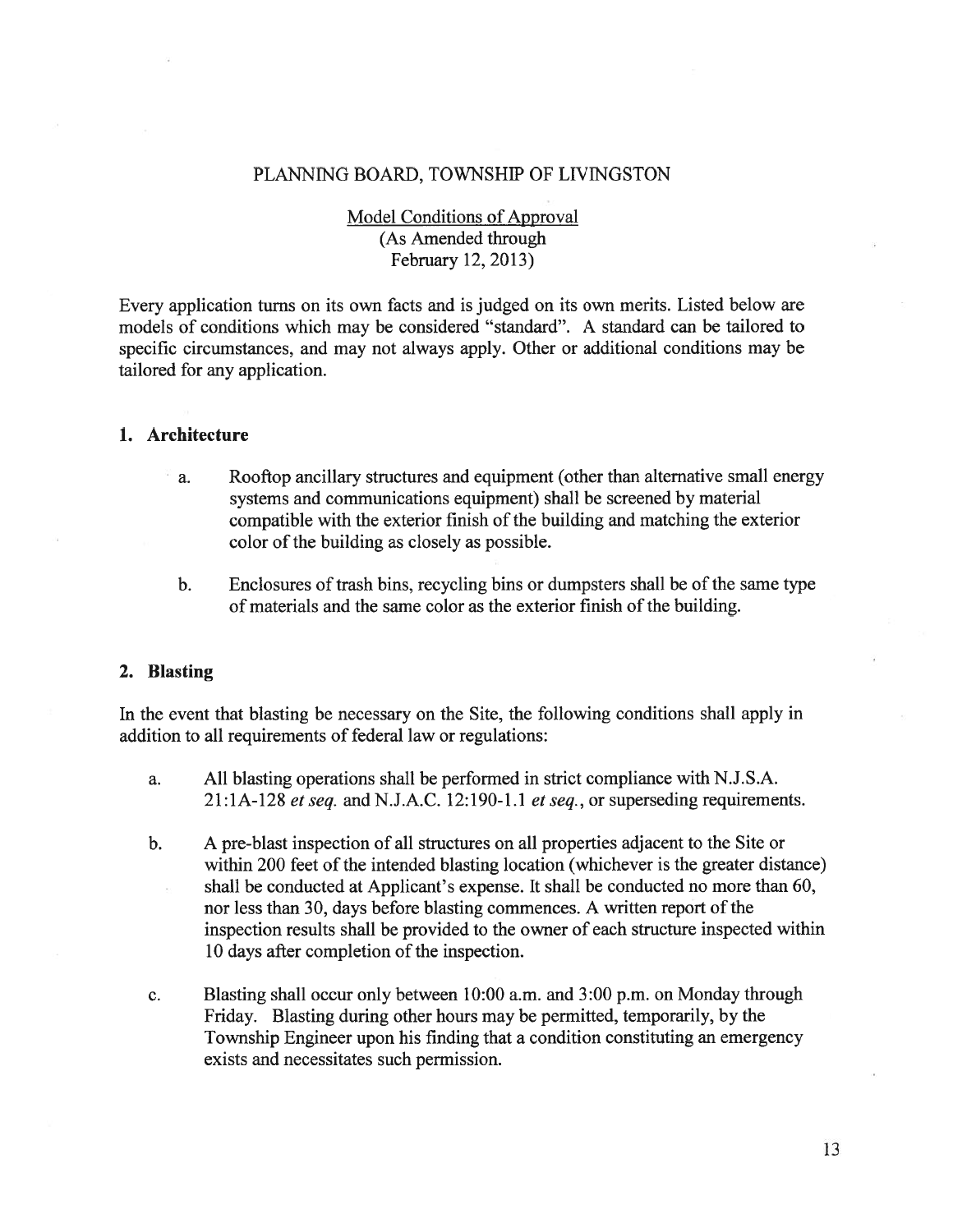- d. Applicant shall coordinate all blasting with the Livingston Police and Fire Departments. If traffic control is required, it shall be provided at Applicant's expense.
- e. Applicant shall give the Township Engineer, the Chief of Police, the Fire Chief, and all owners of structures required to be inspected under "b" above, written notice of scheduled blasting operations to be received not less than 20 days, nor more than 40 days, prior to their commencement. If scheduled blasting operations are delayed or suspended they shall not be resumed until new notice has been given and received. All notices shall include the name and telephone number of Applicant's representative for purposes of receiving and responding to questions and comments.
- f. These conditions do not supersede any requirements of law or regulation that are more strict or restrictive.

## 3. Cleanliness During Demolition or Construction

- a. At the close of each work day the Site shall be thoroughly cleaned and all trash and construction debris, including that within buildings under construction, shall be placed in covered dumpsters. Dumpsters shall be removed from the Site, and replaced, before they overflow.
- b. Not less often than weekly, and whenever else required by the Construction Official or the Township Engineer, the public streets adjacent to the Site shall be manually or mechanically broom swep<sup>t</sup> to remove dirt, mud or debris originating from the Site and located within 500 feet of the Site.
- c. Dust suppression methods acceptable to the Construction Official and the Township Engineer shall be utilized on the Site.

# 4. Deeds & Easements

- a. All conditions of approval that are continuing conditions shall be set forth within all deeds executed with regard to the Site.
- b. All deeds, easements, dedications or restrictions required by this approval shall be subject to review and approval by the Board Attorney prior to signing and shall be filed for recordation after such approval. The Applicant shall submit proof of such recordation to the Board Secretary, the Township Engineer and the Construction Official prior to the issuance of any permits.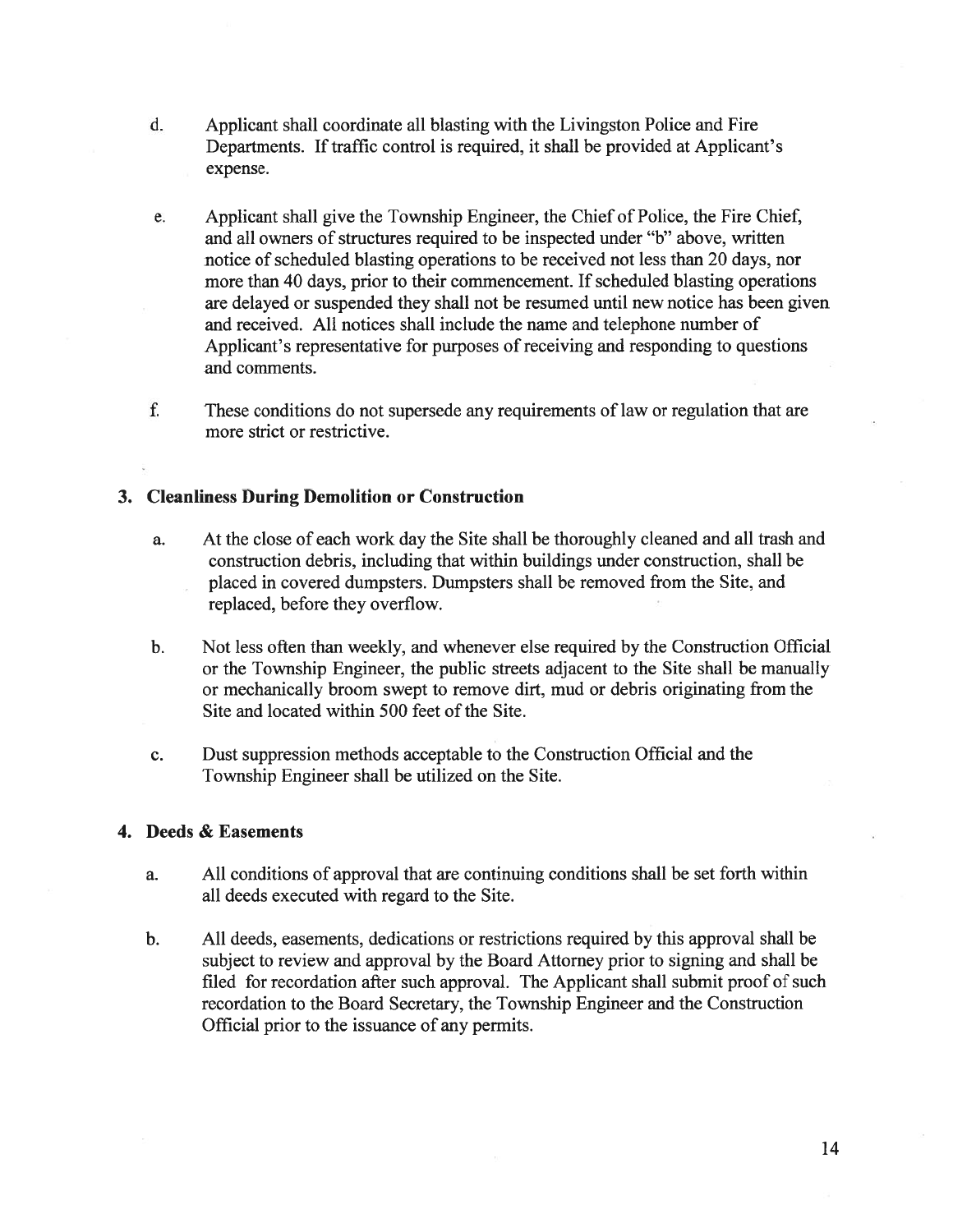## 5. Detention Basins

- a. Stormwater managemen<sup>t</sup> basins shall be established on lots created for that purpose only. No structures that are not an approved par<sup>t</sup> of the stormwater managemen<sup>t</sup> system shall be erected on any such lot. Such basins, together with their required landscaping and fencing, shall be completed, and shall have been inspected and approved by the Township Engineer, prior to issuance of the first Certificate of Occupancy.
- b. If the approval of the Application calls for title to such a lot to be transferred to the Township; at such time as the Township accepts any new streets or roads on the Site, title to the lot shall be conveyed to the Township provided that the Township Engineer is then satisfied that the basin has been constructed in full compliance with all applicable requirements. The deed conveying such title shall be subject to prior approval by both the Board Attorney and the Township Attorney.
	- c. A maintenance plan meeting the requirements of the Residential Site Improvement Standards or the Township's Stormwater Control Ordinance, or both, as applicable, shall be prepared by Applicant and shall have received the approval of the Township Engineer prior to issuance of any construction permit. Any future revisions to the maintenance plan shall not become effective until the Township Engineer's approval shall have been obtained.
	- d. Unless maintenance of the basin is assumed by the Township or <sup>a</sup> public agency as its direct responsibility, (1) the maintenance plan and any future revisions of it shall be recorded upon the deed of record for the property in terms approved in advance by both the Board Attorney and the Township Attorney; and, (2) the Applicant shall provide <sup>a</sup> performance bond for such maintenance, including landscaping and cleanliness.

## 6. Final Plans

Prior to the issuance of any Township permit for demolition of any structure, preparation of the Site, or construction of any improvement:

- a. The full text of all of the conditions of this approval, and all plan changes agreed to in the course of the hearing, shall be set out on final plans submitted to the Construction Official, the Township Engineer and the Board Secretary; and
- b. Such final plans shall have been reviewed by the Board Secretary or the Board's Planning Consultant for determination of whether the plans conform to the Board's approvals and shall then have been signed by the Board Chairman, the Board Secretary and the Township Engineer.
- c. Such final plans shall comply with the Uniform Construction Code and the Barrier Free Subcode as then in force in the State of New Jersey. If, during performance of work pursuan<sup>t</sup> to the Board's resolution and permits that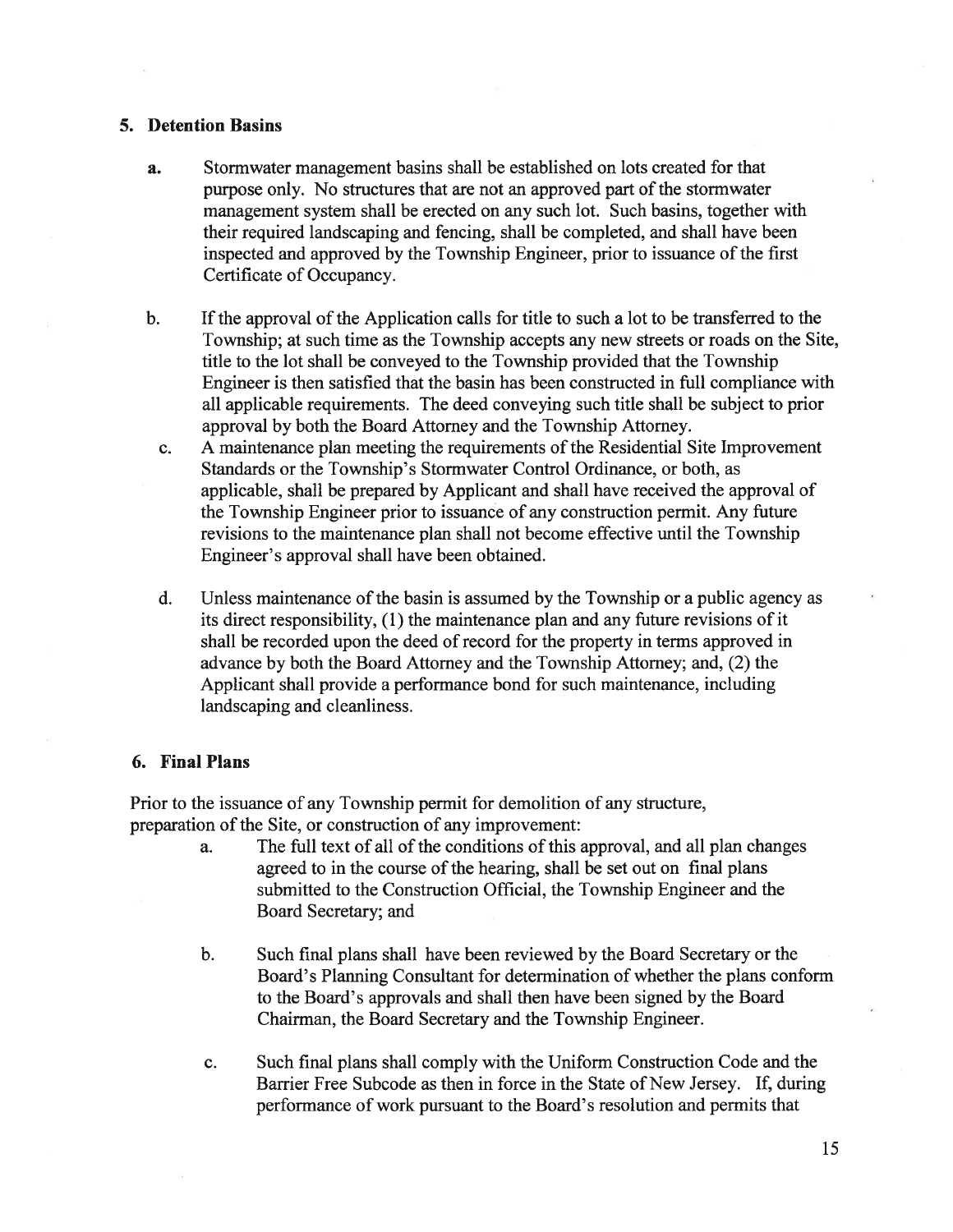have been issued, field conditions indicate need for change(s), such need shall be called to the attention of both the Construction Official and the Township Engineer for approval of any such change before it is implemented. If any such change is significant, permission to amend the Site Plan may have to be sought from the Planning Board. Until all requirements under approved plans and the Uniform Construction Code, including accessibility requirements, have been completed or bonded, any certificates of occupancy issued shall be temporary certificates only.

## 7. Flood Hazards

- a. Insert on the final site plan and/or subdivision map <sup>a</sup> metes and bounds description of all flood hazard areas located on the Site.
- b. Insert in all deeds for individual lots that contain or are adjacent to flood hazard areas, and on the preliminary and final subdivision maps or plats, the following covenant: "The lands designated herein contain flood hazard areas. There shall be no disturbance of any kind as to any flood hazard area unless permitted by N.J.D.E.P. pursuan<sup>t</sup> to the Flood Hazard Control Act, N.J.S.A. 58:16A-50 et. seq. or superseding requirements."

#### 8. Guarantees and Bonds

- a. The approval of this Application is subject to the posting, with terms acceptable to the Township Engineer, of any and all required performance guarantees, bonds, soil erosion and sediment control approvals, and any other requirements of Township ordinances prior to the issuance of any permits for commencement of site preparation or construction.
- b. This approval is also conditioned upon the Applicant's providing, prior to issuance of the first Certificate of Occupancy, <sup>a</sup> performance guarantee acceptable to the Township Engineer for any aspects of the approved landscaping or fencing that has not been completed by the time of issuance of such certificat

### 9. Landscaping & Environmental Protection

- a. All deciduous trees planted shall have <sup>a</sup> caliper of not less than 2.5 inches measured at <sup>a</sup> height of 4.5 feet above ground level. All evergreen trees planted shall have <sup>a</sup> height of 6.0 to 8.0 feet.
- b. Street shade trees shall be planted as required by Township Code  $\S$  170-72 and shall not be included in the calculation of Replacement Trees required by the Trees Ordinance.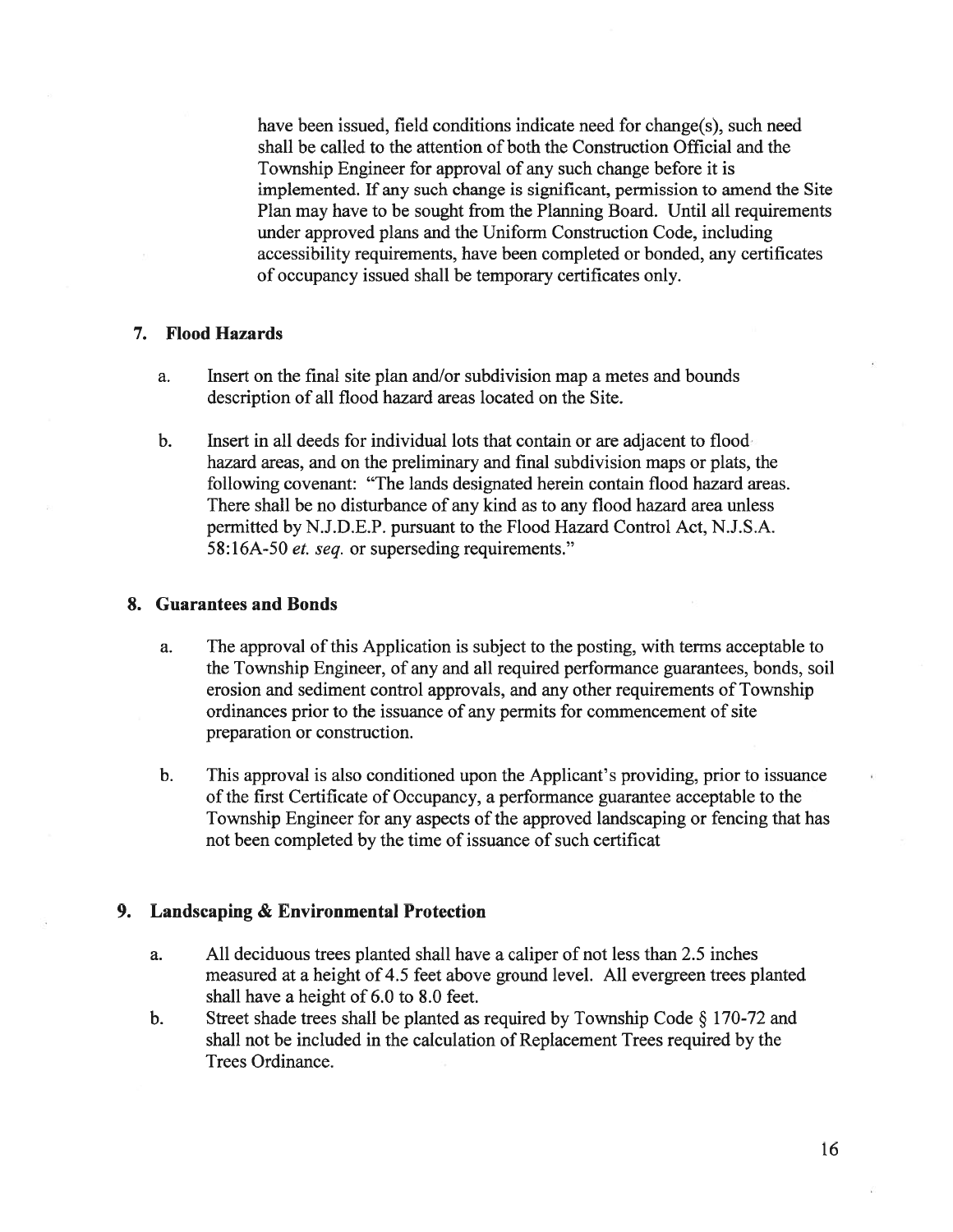- c. Any tree or other planting installed in accordance with the plans which dies shall be replaced, within the current or next planting season, in kind and at the same size as it had reached at the time of death; except that if it died more than three years after planting its replacement need not be larger than the size it had reached three years after planting. The same replacement requirements shall apply to any tree or other planting installed in accordance with the plans if subsequently removed because of damage or disease.
- d.  $\blacksquare$  No tree existing on the Site at the time of filing of the application shall be removed unless removal is approved under the Trees Ordinance or by this Board. Every existing tree to be preserved shall be tagged and shall be shown on the Site Plan or Subdivision Plan. During site preparation and during construction, each such tree shall be protected by snow fencing or <sup>a</sup> more substantial means approved by the Construction Official. No soils, excavated materials, or any construction equipment or building materials, shall be stored or operated within <sup>a</sup> root protection zone that shall be the greater distance of (i) the crown drip line, or (ii) <sup>a</sup> distance equal to caliper multiplied by one (1) foot, (but never less than eight (8) feet from the trunk of <sup>a</sup> tree to be preserved), or anywhere else where such soil or materials can adversely affect the health of trees to be preserved. All work done within the root protection zone shall be accomplished with hand tools.
- e. The grade of land located within the root protection zone shall not be raised or lowered more than three (3) inches unless compensated for by welling or retaining wall methods; but in no event shall welling or retaining walls be installed less than eight (8) feet from the trunk of <sup>a</sup> tree.
- f. During site preparation or construction, no fuel storage, and no refueling, maintenance, repair or washdown of construction vehicles or equipment, shall occur within fifty (50) feet of any tree to be preserved.
- g. Any provision of the Trees Ordinance, Chapter 306 of the Code of the Township of Livingston, that establishes <sup>a</sup> conflicting standard or requirement shall control.
- h. No mulch shall be placed, or allowed to accumulate, within six inches of the trunk of any tree or shrub planted on the Site in compliance with this resolution. Mulch shall not be applied, or allowed to accumulate, elsewhere within the drip line of the tree or shrub to <sup>a</sup> depth in excess of four inches.

#### 10. Noise

- a. No site preparation, demolition or construction activity shall be performed on the Site on Sundays, or before 7:30 a.m. or after 5:00 p.m. on weekdays, or before 9:00 a.m. or after 5:00 p.m. on Saturdays or federal holidays.
- b. All vehicles and motorized machinery operated on the Site shall be equipped with properly operating mufflers.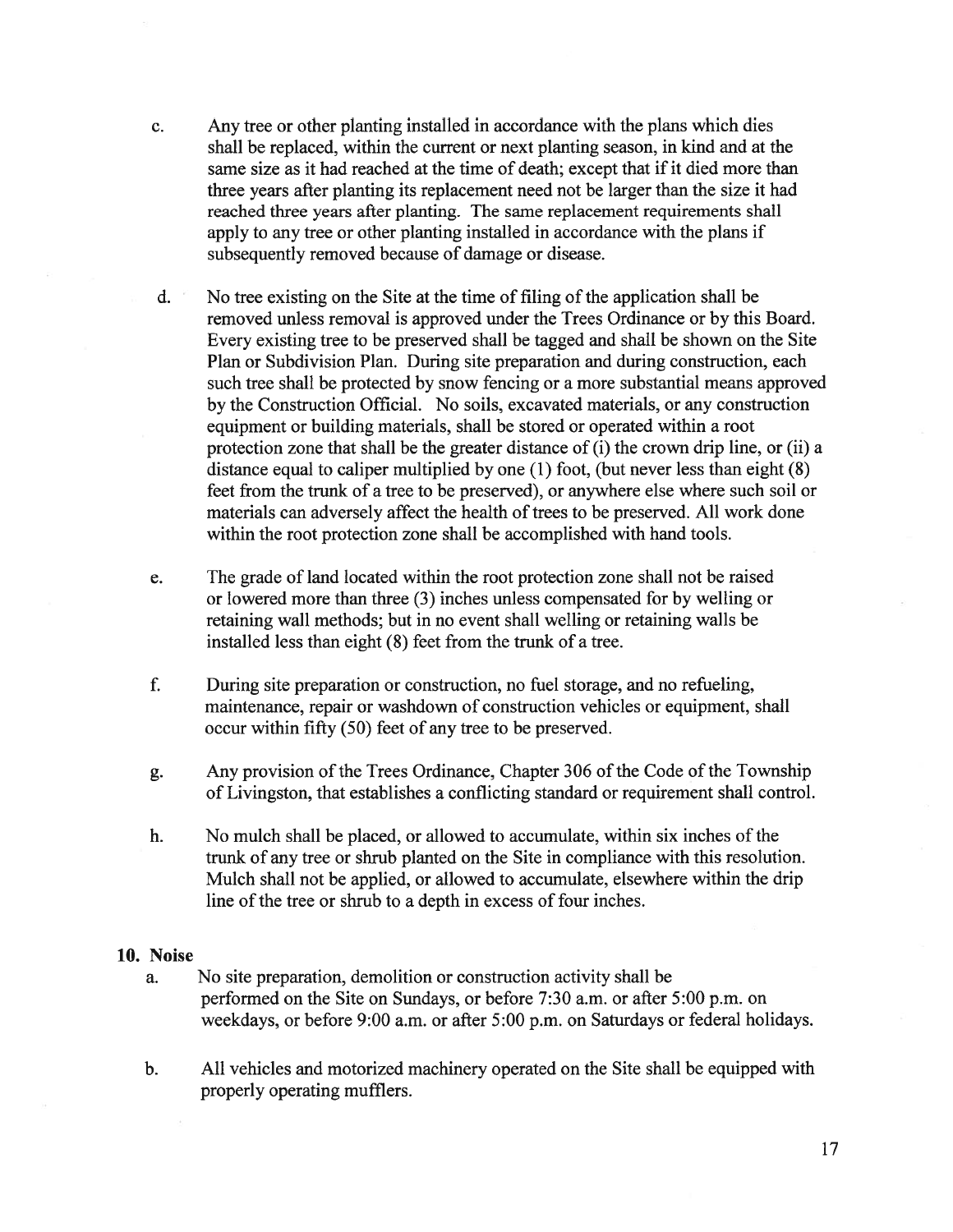- c. No site preparation, demolition or construction activity (other than authorized blasting) shall produce, at the property line, (i) continuous airborne sound at <sup>a</sup> sound level in excess of 65 dBa, or which has an octave band sound pressure level in decibels which exceeds the standards provided in 32 N.J.R. 2230 et. seq., or (ii) impulsive sound in air which has <sup>a</sup> peak sound pressure level in excess of 80 decibels, or (iii) impulsive sound in air which repeats more than four times in any hour and has <sup>a</sup> peak sound pressure level in excess of 50 decibels.
- d. Relief from these noise conditions may be permitted, temporarily, by the Township Engineer upon his finding that <sup>a</sup> circumstance constituting an emergency exists and necessitates such permission.

### 11. Other Governmental Approvals

- a. Applicant shall comply with all applicable Federal, State and local laws and regulations and obtain any other governmental approvals required for implementation of this application as approved. If any other governmental agency or authority grants <sup>a</sup> waiver of or variance from any law, rule or regulation, or imposes any condition or requirement, which affects this approval or any of the conditions contained herein, then this Board shall have the right to review such action as it relates to this Board's approval or conditions and to modify, amend or revoke its approval and/or conditions.
- b. No Township permit for demolition of any structure, or preparation of the Site or construction of any improvement shall be issued until proof of reques<sup>t</sup> for such required approvals and any action thereupon, shall have been presented to the Construction Official and the Board Secretary by the Applicant.

#### 12. Paving and Sidewalks

a. Applicant shall install the top course of street paving:

- $(1)$  For residential development not later than the earlier of three  $(3)$  years after the issuance of the first Certificate of Occupancy or three (3) months after fifty percen<sup>t</sup> (50%) of residential units have received Certificates of Occupancy.
- (2) For non-residential or mixed-use development, prior to issuance of the first Certificate of Occupancy.

b. All manholes, catch basins, and driveway curbs shall be ramped until the top course of street paving has been installed.

c. All sidewalks shall be constructed of concrete or of non-asphalt payers and shall be not less than four feet wide in <sup>a</sup> residence district or five feet wide in the Business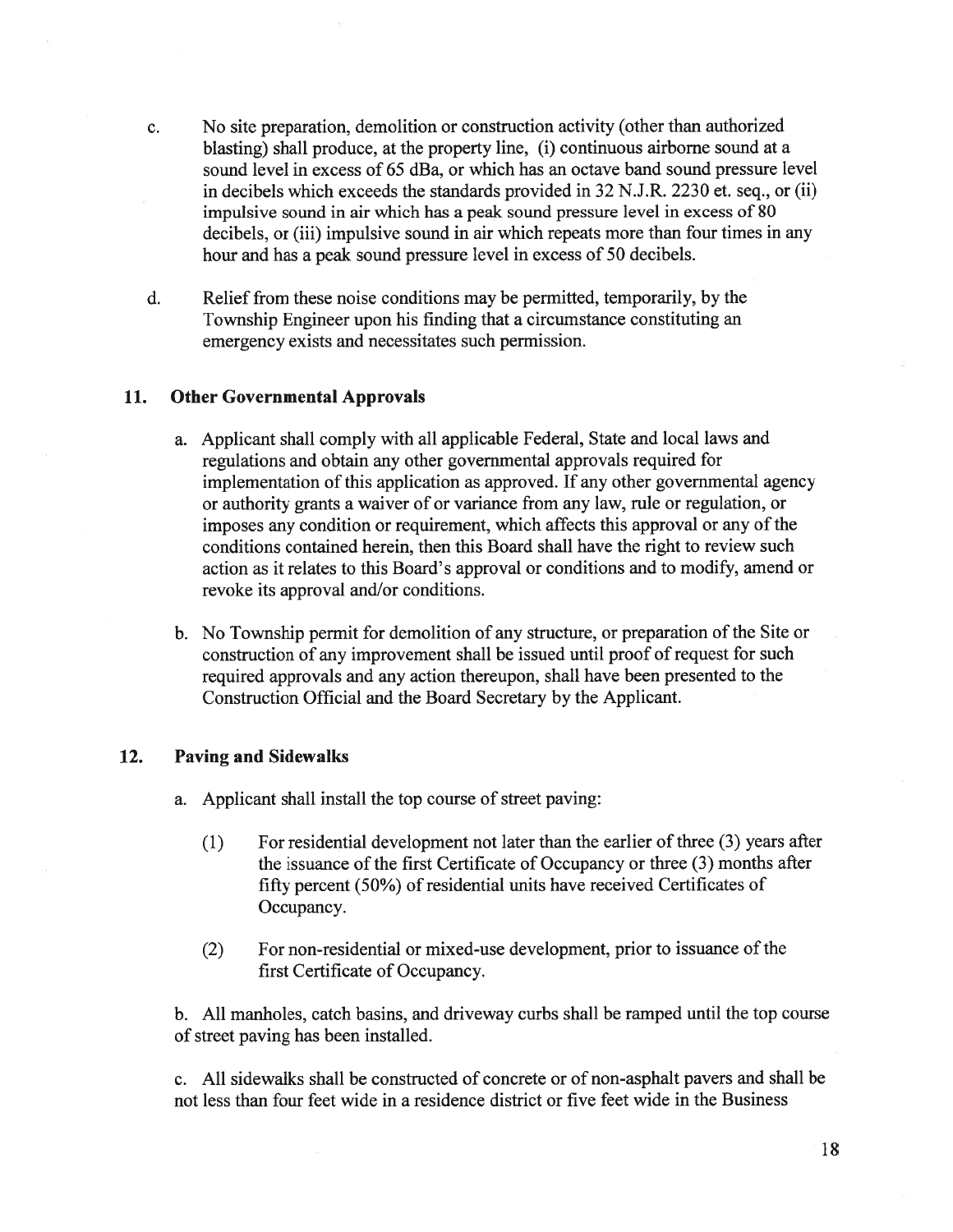Improvement District. Existing sidewalks that do not meet prior Township Code requirements shall be replaced to the standard for the new sidewalks.

## 13. Signs

The Board retains jurisdiction over any and all signs until the final Certificate of Occupancy has been issued.

### 14. Traffic and Parking Safety and Enforcement

- a. At the time of applying for <sup>a</sup> building permit the Applicant shall submit proof of having filed <sup>a</sup> written reques<sup>t</sup> pursuan<sup>t</sup> to, and in accordance with, N.J.S.A. 39:5A-1, requesting that N.J.S.A. 39:1-1 et seq. be made applicable to the roads, streets, driveways, parking areas, etc. within the Site. The Applicant shall provide proof of the governmental action on such request to the Construction Official prior to issuance of the final Certificate of Occupancy.
- b. Lines of sight established for entrance and exit driveways of the Site shall be shown on the as-built site plans, and no structures, trees or plants that would interfere with such lines of sight shall be permitted at any time.
- c. All traffic and parking provisions in the approved site <sup>p</sup>lans or otherwise required by the Board's resolution shall be accomplished prior to issuance of the first Certificate of Occupancy.
- d. The Applicant shall comply with State law and applicable Township ordinances regarding handicapped parking and shall maintain such spaces and all the traffic and parking signage and markings on the Site in good order and repair.

### 15. Utilities for Site Plans and Major Subdivisions

Applicant shall construct all utilities underground as required by law, and shall submit to the Engineering Department <sup>a</sup> written instrument from each serving utility evidencing full compliance with this condition and with Township Code §170-73.A.(17) before issuance of any Certificate of Occupancy.

#### 16. Wetlands

a. Applicant shall insert on the final subdivision map and/or site <sup>p</sup>lan <sup>a</sup> metes and bounds description of all wetlands, wetlands transition areas, and buffers on the Site.